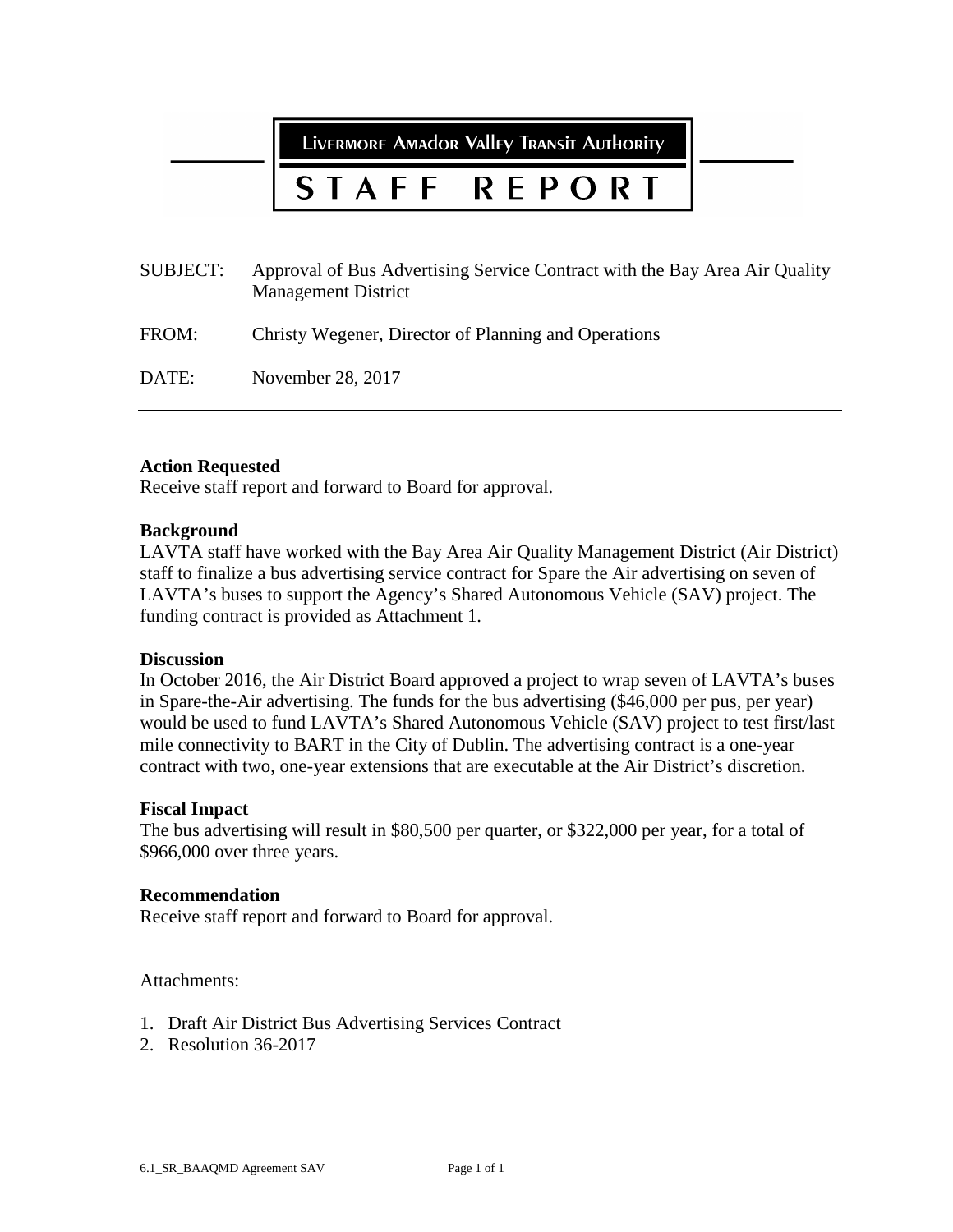## **BAY AREA AIR QUALITY MANAGEMENT DISTRICT**

#### **GRANT PROJECT AND SPONSORSHIP CONTRACT**

#### **CONTRACT NO. 2017.013**

1. PARTIES - The parties to this Contract ("Contract") are the Bay Area Air Quality Management District ("DISTRICT"), whose address is 375 Beale Street, Suite 600, San Francisco, CA 94105, and the Livermore Amador Valley Transit Authority, (LAVTA), whose address is 1362 Rutan Drive, Suite 100, Livermore, CA 94551.

#### 2. RECITALS

- A. DISTRICT is the regional agency with primary responsibility for regulating stationary source air pollution in the San Francisco Bay Area in the State of California. DISTRICT is authorized to enter into this Contract under California Health and Safety Code Section 40701.
- B. LAVTA operates Wheels buses that have a high profile along the I-580 and I-680 corridors and throughout the Tri-Valley and therefore provide a unique platform for messaging for the DISTRICT's Spare the Air Program.
- C. LAVTA seeks DISTRICT sponsorship of its participation in an electric Shared Autonomous Vehicle (SAV) pilot project, EasyMile, which is currently being tested at the GoMentum Station in Concord, CA (GoMentum).
- D. DISTRICT seeks to support projects that reduce mobile source emissions and to enhance awareness of options the public can take to achieve clean air to protect the public's health and the environment.
- E. On October 19, 2016, the DISTRICT's Board of Directors approved the award of DISTRICT's Transportation Fund for Clean Air (TFCA) Regional Funds to LAVTA to support LATVA's participation in the EasyMile project including testing of two SAVs in Dublin, CA by 2019 and deployment of two SAVs for passenger service by 2020, and promotion of the District's Spare the Air message on seven (7) Wheels buses.
- F. As such, DISTRICT desires to acquire from LAVTA certain advertising and promotional benefits as described herein, and LAVTA desires to provide such benefits to DISTRICT in exchange for DISTRICT sponsorship of the EasyMile project in accordance with the terms and provisions of this Contract.
- 3. TERM The term of this Contract shall be upon Contract execution to December 31, 2020 (Term), unless terminated earlier as provided herewith.

#### 4. TERMINATION –

A. Either party may terminate this Contract at any time, at will, and without specifying any reason, by notifying the other party in writing. The notice of termination shall specify the effective date of termination, which shall be no less than thirty (30) calendar days from the date of delivery of the notice of termination, and shall be delivered in accordance with the provisions of section 12, "Notices," below. In the event of such termination, DISTRICT will stop all future payments with regard to costs and contractual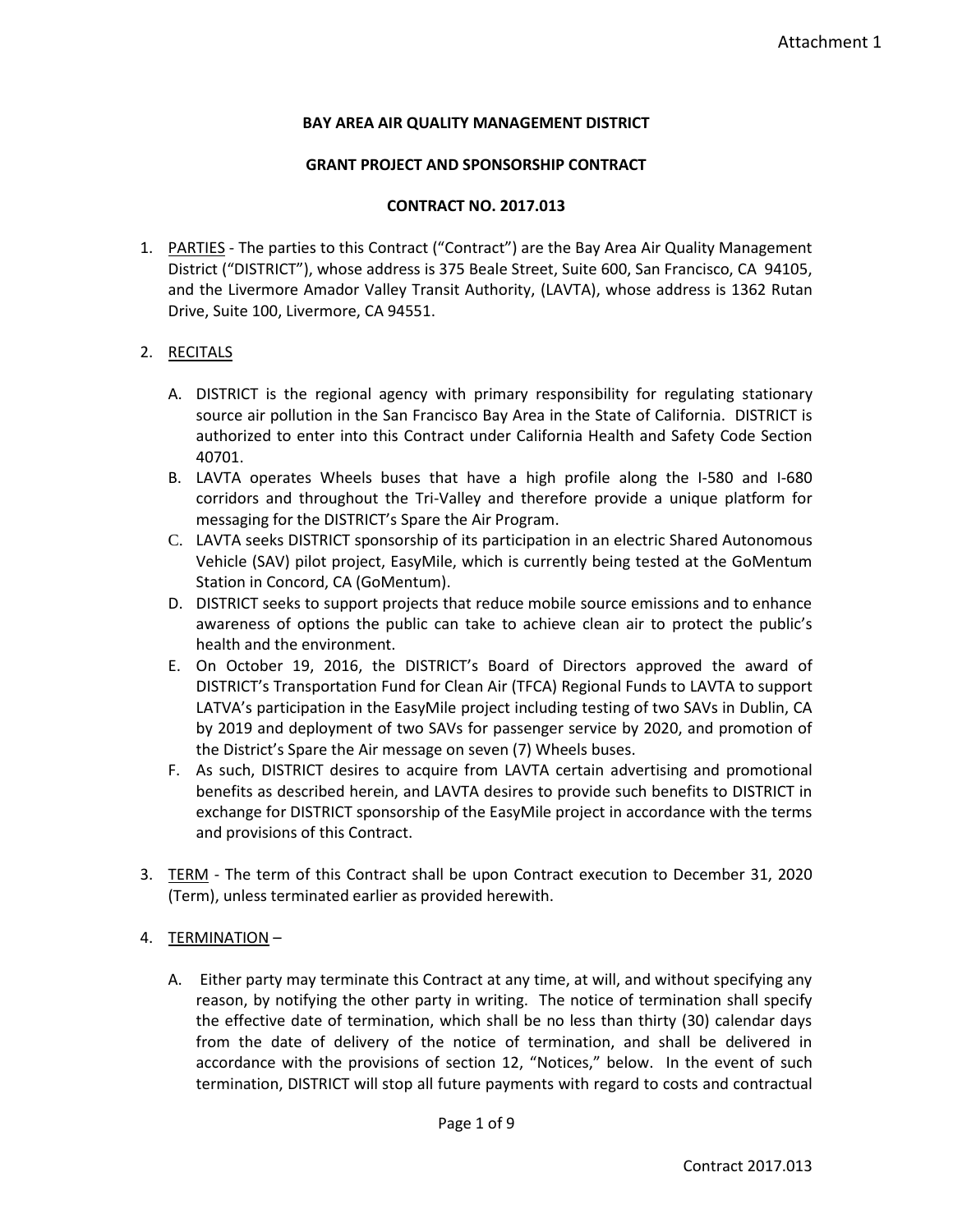obligations that are entered into subsequent to the date of delivery of the notice of termination. However, DISTRICT, will still be obligated to pay LAVTA payment related to contractual obligations entered into prior to the date of termination. In such case, LAVTA shall be responsible for any costs related to the removal of 'Spare the Air' printed advertisement. If the DISTRICT has paid LAVTA more than the amount of funds to which LAVTA is eligible, LAVTA shall return the difference between the funds paid and the funds eligible to the DISTRICT within sixty (60) calendar days of the effective date of termination.

- B. Either party may terminate this Contract for breach by the other party.
	- i) Failure to perform any agreement or obligation contained in this Contract or failure to perform the services in a satisfactory manner shall constitute a breach of the Contract.
	- ii) The non-breaching party may terminate the Contract by delivery of a written notice of breach. In the alternative, at its sole discretion, the non-breaching party may require the breaching party to cure the breach. The notice of breach shall specify the nature of the breach and the date by which such breach must be cured.
	- iii) The notice of breach shall be provided in accordance with the notice requirements set forth in section 12.
	- iv) The non-breaching party reserves all rights under law and equity to enforce this Contract and recover any damages.
- 5. ADVERTISING AND PROMOTION LAVTA will provide to DISTRICT the advertising benefit relating to the Wheels buses as described in Attachment A attached hereto.
- 6. FEES AND PAYMENT SCHEDULE In consideration for LAVTA participating in the SAV project and for providing to DISTRICT the advertising benefit as described in Attachment A, DISTRICT shall pay LAVTA the amounts described in Attachment B hereto according to the payment schedule described in Attachment B hereto.
- 7. NON-EXCLUSIVITY DISTRICT expressly acknowledges that LAVTA may have other sponsors whose advertising or brands are displayed in connection with LAVTA. DISTRICT expressly agrees that it is not granted any exclusive rights that would in any manner limit the rights of LAVTA to seek other sponsors and to display advertising or brands of those sponsors, except as may be expressly set forth in Attachment A hereto. To the extent that any right of exclusivity has been granted, the express terms of that right are described in Attachment A hereto.
- 8. DELIVERY OF PROMOTIONAL MATERIALS DISTRICT shall be responsible for delivering its advertising materials to LAVTA.
- 9. PARTIES' TRADEMARKS Each party shall be entitled, from time to time, to make reasonable use of the other party's name, trade name, trademarks and logos in connection with advertising or promotional materials; provided, however, that a party shall do so only with the prior written approval of the other party, which approval shall not be unreasonably withheld.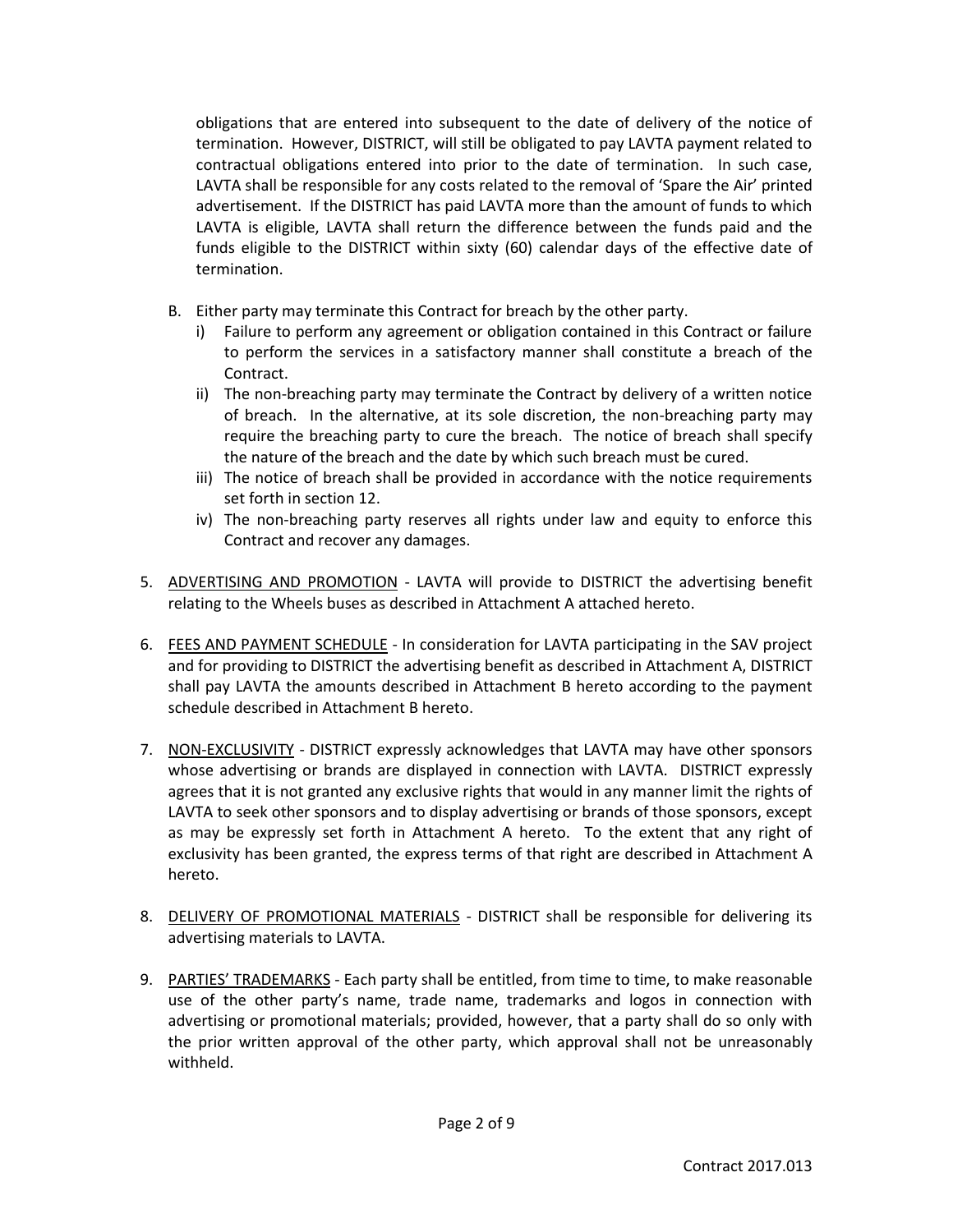### 10. INDEMNIFICATION

- A. LAVTA shall indemnify and hold harmless DISTRICT, and DISTRICT's officers, employees and agents, from and against any and all liability, loss, expense (including reasonable attorneys' fees), or claims for injury or damages, arising out of the performance of this Contract; but only in proportion to and to the extent such liability, loss, expense (including reasonable attorneys' fees), or claims for injury or damages are caused by or result from the negligent or intentional acts or omissions of LAVTA or its officers, agents, or employees.
- B. DISTRICT shall indemnify and hold harmless LAVTA, and LAVTA's officers, employees and agents, from and against any and all liability, loss, expense (including reasonable attorneys' fees), or claims for injury or damages, arising out of the performance of this Contract; but only in proportion to and to the extent such liability, loss, expense (including reasonable attorneys' fees), or claims for injury or damages are caused by or result from the negligent or intentional acts or omissions of DISTRICT or its officers, agents, or employees.

## 11. INSURANCE

- A. LAVTA shall maintain the following Wheels buses Insurance:
	- i) Workers' compensation and employers' liability insurance as required by California law or other applicable statutory requirements for any persons employed by LAVTA for the Event.
	- ii) Occurrence-based commercial general liability insurance or equivalent form with a limit of not less than five million dollars (\$5,000,000) each occurrence with a general aggregate liability of not less than ten million dollars (\$10,000,000). Such insurance shall include DISTRICT and its officers, agents, and employees as additional insureds and shall be primary with respect to any insurance maintained by DISTRICT.
	- iii) Business automobile liability insurance or equivalent form with a limit of not less than five million dollars (\$5,000,000) each occurrence, with a general aggregate liability of not less than ten million dollars (\$10,000,000) if policy includes an aggregate, covering each vehicle used by LAVTA in connection with the Event. Such insurance shall include coverage for owned, hired, and non-owned vehicles. Such insurance shall include DISTRICT and its officers, agents, and employees as additional insureds and shall be primary with respect to any insurance maintained by DISTRICT.
	- iv) DISTRICT shall be named as additional insured under the business automobile liability. LAVTA shall furnish properly-executed certificates of insurance for all required insurance. LAVTA shall notify DISTRICT in writing fifteen (15) days prior to cancellation or modification of any required insurance policy. Any such modifications are subject to pre-approval by DISTRICT.
- 12. NOTICES All notices that are required under this Contract shall be provided in the manner set forth herein, unless specified otherwise. Notice to a party shall be delivered to the attention of the person listed below, or to such other person or persons as may hereafter be designated by that party in writing. Notice shall be in writing sent by e-mail, facsimile, or regular first class mail. In the case of e-mail and facsimile communications, valid notice shall be deemed to have been delivered upon sending, provided the sender obtained an electronic confirmation of delivery. E-mail and facsimile communications shall be deemed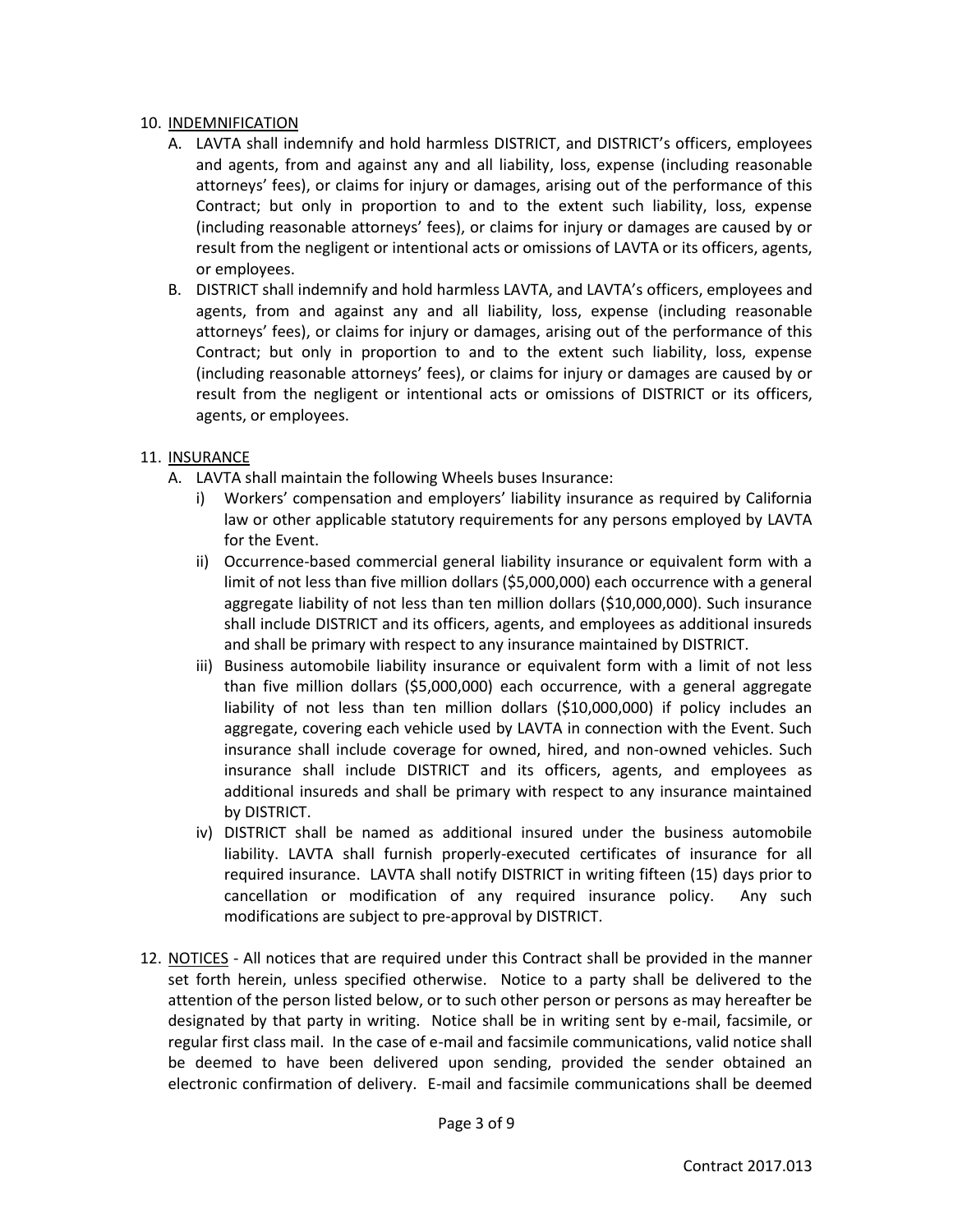to have been received on the date of such transmission, provided such date was a business day and delivered prior to 4:00 p.m. Pacific Time. Otherwise, receipt of e-mail and facsimile communications shall be deemed to have occurred on the following business day. In the case of regular mail notice, notice shall be deemed to have been delivered on the mailing date and received five (5) business days after the date of mailing.

| DISTRICT: | Bay Area Air Quality Management District<br>375 Beale Street, Suite 600<br>San Francisco, CA 94105<br>Attn: Chengfeng Wang |
|-----------|----------------------------------------------------------------------------------------------------------------------------|
| LAVTA:    | LAVTA<br>1362 Rutan Drive, Suite 100<br>Livermore, CA 94551<br>Attn: Christy Wegener                                       |

- 13. ADDITIONAL PROVISIONS All attachment(s) to this Contract are expressly incorporated herein by this reference and made a part hereof as though fully set forth.
- 14. RELATIONSHIP OF THE PARTIES Nothing contained herein shall imply any partnership, joint venture or agency relationship between the parties and neither party shall have the power to obligate or bind the other in any manner whatsoever, except to the extent herein provided.
- 15. ASSIGNMENT No party shall assign, sell, license, or otherwise transfer any rights or obligations under this Contract to a third party without the prior written consent of the other party, and any attempt to do so shall be void upon inception.
- 16. WAIVER No waiver of a breach, of failure of any condition, or of any right or remedy contained in or granted by the provisions of this Contract shall be effective unless it is in writing and signed by the party waiving the breach, failure, right, or remedy. No waiver of any breach, failure, right, or remedy shall be deemed a waiver of any other breach, whether or not similar, nor shall any waiver constitute a continuing waiver unless the writing so specifies. Further, the failure of a party to enforce performance by the other party of any term, covenant, or condition of this Contract, and the failure of a party to exercise any rights or remedies hereunder, shall not be deemed a waiver or relinquishment by that party to enforce future performance of any such terms, covenants, or conditions, or to exercise any future rights or remedies.
- 17. FORCE MAJEURE Neither DISTRICT nor LAVTA shall be liable for or deemed to be in default for any delay or failure in performance under this Contract or interruption of services resulting, directly or indirectly, from acts of God, enemy or hostile governmental action, civil commotion, strikes, lockouts, labor disputes, fire or other casualty, judicial orders, governmental controls, regulations or restrictions, inability to obtain labor or materials or reasonable substitutes for labor or materials necessary for performance of the services, or other causes, except financial, that are beyond the reasonable control of DISTRICT or LAVTA, for a period of time equal to the period of such force majeure event, provided that the party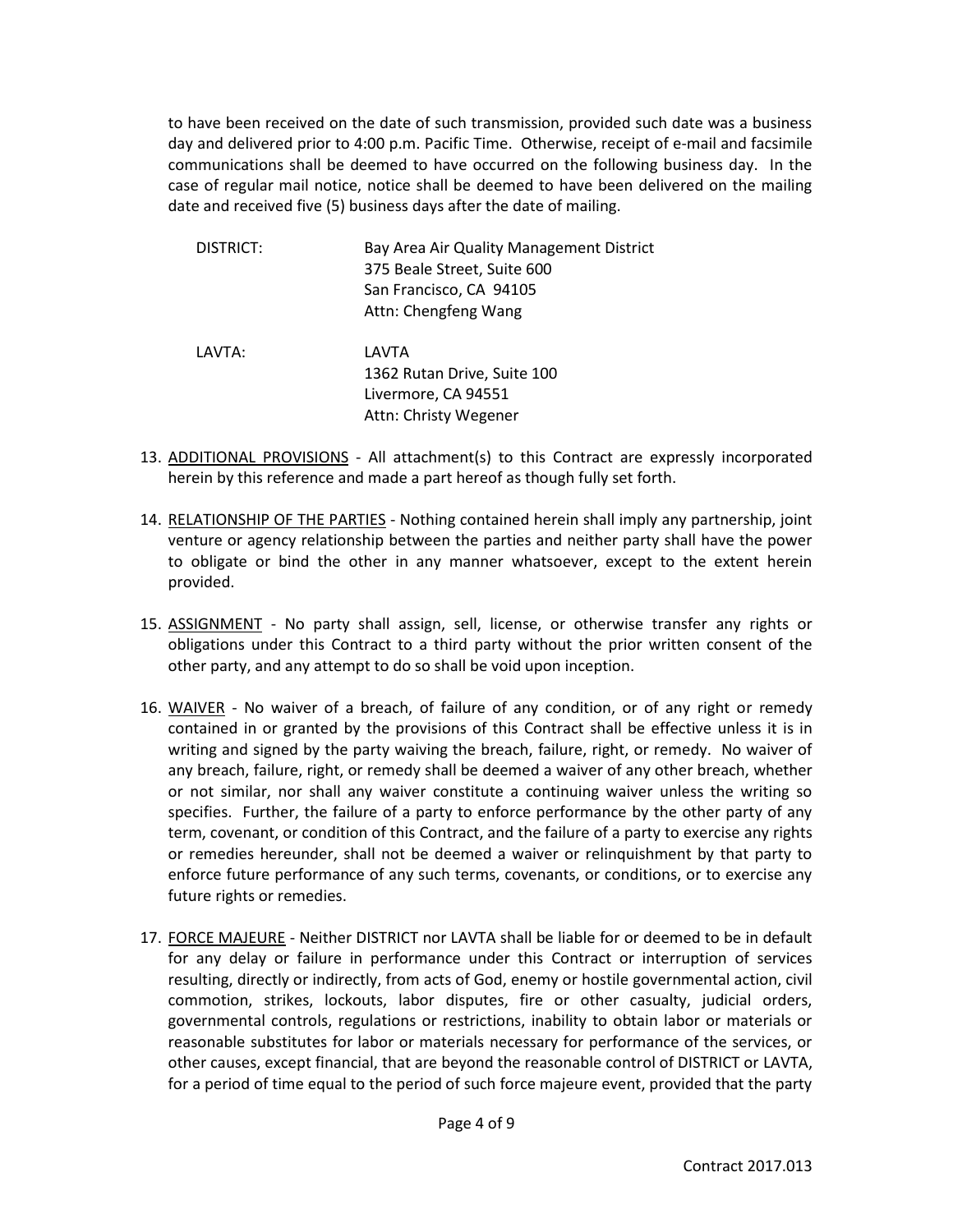failing to perform notifies the other party within fifteen calendar days of discovery of the force majeure event, and provided further that that party takes all reasonable action to mitigate the damages resulting from the failure to perform. Notwithstanding the above, if the cause of the force majeure event is due to party's own action or inaction, then such cause shall not excuse that party from performance under this Contract.

- 18. SEVERABILITY If a court of competent jurisdiction holds any provision of this Contract to be illegal, unenforceable or invalid in whole or in part for any reason, the validity and enforceability of the remaining provisions, or portions of them will not be affected.
- 19. HEADINGS Headings on the sections and paragraphs of this Contract are for convenience and reference only, and the words contained therein shall in no way be held to explain, modify, amplify, or aid in the interpretation, construction, or meaning of, the provisions of this Contract.
- 20. DUPLICATE EXECUTION This Contract may be executed in separate, duplicate counterparts. Each signed counterpart shall have the force and effect of an original, and all such counterparts together shall constitute one and the same instrument.
- 21. GOVERNING LAW Any dispute that arises under or relates to this Contract shall be governed by California law, excluding any laws that direct the application to another jurisdiction's laws. Venue for resolution of any dispute that arises under or relates to this Contract, including mediation, shall be San Francisco, California.
- 22. ENTIRE AGREEMENT AND MODIFICATION This Contract represents the final, complete, and exclusive statement of the agreement between the parties, and it supersedes all prior and contemporaneous understandings and agreements of the parties. No party has been induced to enter into this Contract by, nor is any party relying upon, any representation or warranty outside those expressly set forth herein. This Contract may be amended only by mutual agreement of the parties in writing and signed by both parties.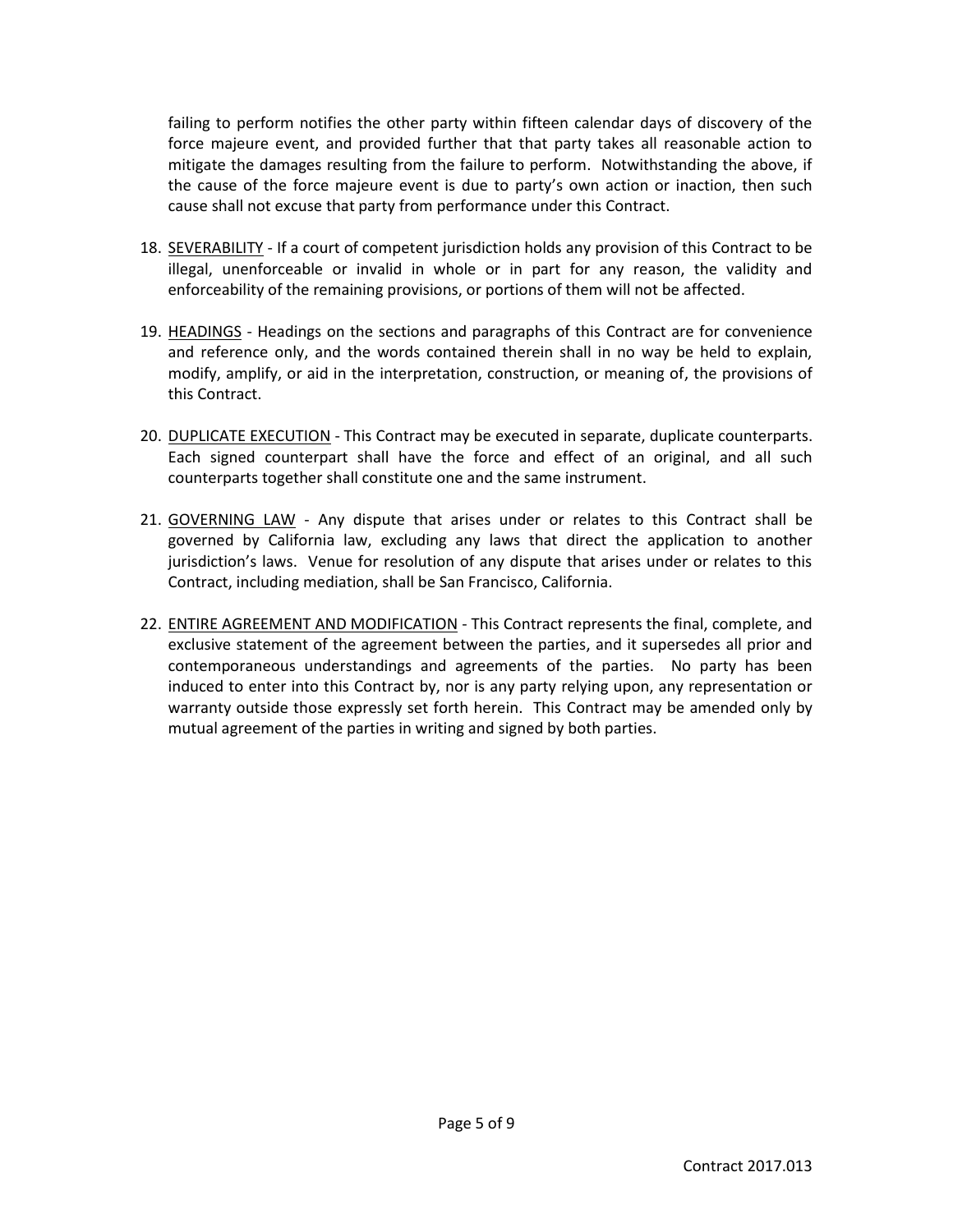IN WITNESS WHEREOF, the parties to this Contract have caused this Contract to be duly executed on their behalf by their authorized representatives.

MANAGEMENT DISTRICT **TRANSIT AUTHORITY** 

BAY AREA AIR QUALITY LIVERMORE AMADOR VALLEY

By: \_\_\_\_\_\_\_\_\_\_\_\_\_\_\_\_\_\_\_\_\_\_\_\_\_\_\_\_\_\_\_\_ By: \_\_\_\_\_\_\_\_\_\_\_\_\_\_\_\_\_\_\_\_\_\_\_\_\_\_ Jack P. Broadbent Michael S. Tree Executive Officer/APCO Executive Director

Date: \_\_\_\_\_\_\_\_\_\_\_\_\_\_\_\_\_\_\_\_\_\_\_\_\_\_\_\_\_\_\_\_ Date: \_\_\_\_\_\_\_\_\_\_\_\_\_\_\_\_\_\_\_\_\_\_\_\_\_\_

Approved as to form:  $\blacksquare$ 

By: \_\_\_\_\_\_\_\_\_\_\_\_\_\_\_\_\_\_\_\_\_\_\_\_\_\_\_\_\_\_\_\_ By: \_\_\_\_\_\_\_\_\_\_\_\_\_\_\_\_\_\_\_\_\_\_\_\_\_\_ Brian C. Bunger **Michael Conneran** Michael Conneran District Counsel Counsel Counsel Counsel Counsel Counsel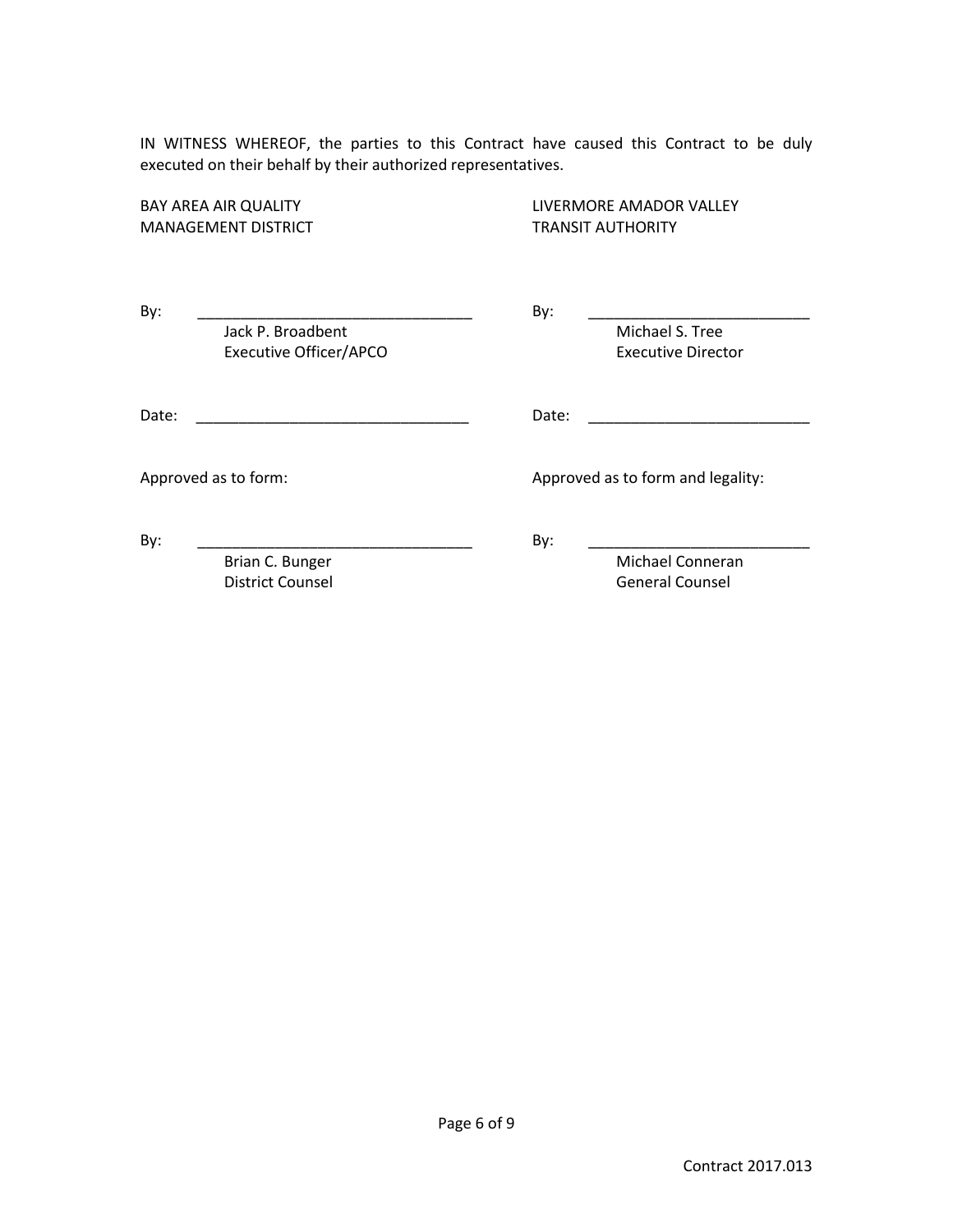### **ATTACHMENT A**

#### **SCOPE OF WORK**

LAVTA shall use the TFCA revenues received to support its participation in the EasyMile project including testing of one or more SAVs in Dublin, CA by the end of 2019 and deployment of two SAVs for passenger service by January 31, 2020. In exchange for DISTRICT'S funding, LAVTA shall allow DISTRICT to "wrap" the seven Wheels buses approved by DISTRICT for full 'Spare the Air' printed advertisements and to maintain the wrapping for a minimum of 36 months.

DISTRICT staff shall work with LAVTA to develop wrap designs that emphasize the Spare the Air message and that are agreed upon by both parties. DISTRICT or its designees will be responsible for cost, design, printing and installation of the 'Spare the Air' printed wrapping, as well as the removal of these wraps on the sponsored buses after the sponsorship has concluded, unless the Contract is terminated in accordance to the provisions set forth in section 4, 'Termination'. LAVTA remains the owner and operator of the buses and is responsible for them. LAVTA shall allow, and cooperate with the DISTRICT to help facilitate, these processes.

LAVTA shall keep wrapped buses with the Spare the Air printed advertisements in service whenever possible and maintenance should be coordinated to keep wrapped buses operating as often as possible. DISTRICT acknowledges that occasionally wrapped buses may be temporarily replaced by a regular unwrapped bus due to an accident, maintenance, repair, or other such circumstances. LAVTA shall not use non-wrapped replacement buses more than 5% of scheduled service hours per quarter in aggregate. If this maximum limit is exceeded in any quarter, LAVTA shall notify DISTRICT and DISTRICT may choose to reduce, or prorate, future payments proportionally based on the number of days/service hours wrapped buses were removed from service. If the number of wrapped buses is permanently reduced during the term, the DISTRICT will proportionally reduce its quarterly payment to LAVTA. If any new or replacement vehicles are placed on the route during the term of this Contract, LAVTA is responsible for all costs associated with providing an equivalent wrap on any replacement vehicle(s).

LAVTA shall implement the SAV project, complete all the milestones, and meet the project schedule specified below:

| <b>Milestone</b>                                                                                      | Due Date             |
|-------------------------------------------------------------------------------------------------------|----------------------|
| Complete acquisition (purchase or lease) of one or<br>more SAVs                                       | By January 31, 2018  |
| Complete pre-testing of SAVs at GoMentum and<br>complete testing site preparation in Dublin, CA       | By February 28, 2018 |
| Complete testing in Dublin, CA                                                                        | By December 31, 2019 |
| Deploy two SAVs for passenger service in Dublin, CA<br>and provide service for a minimum of 12 months | By January 31, 2020  |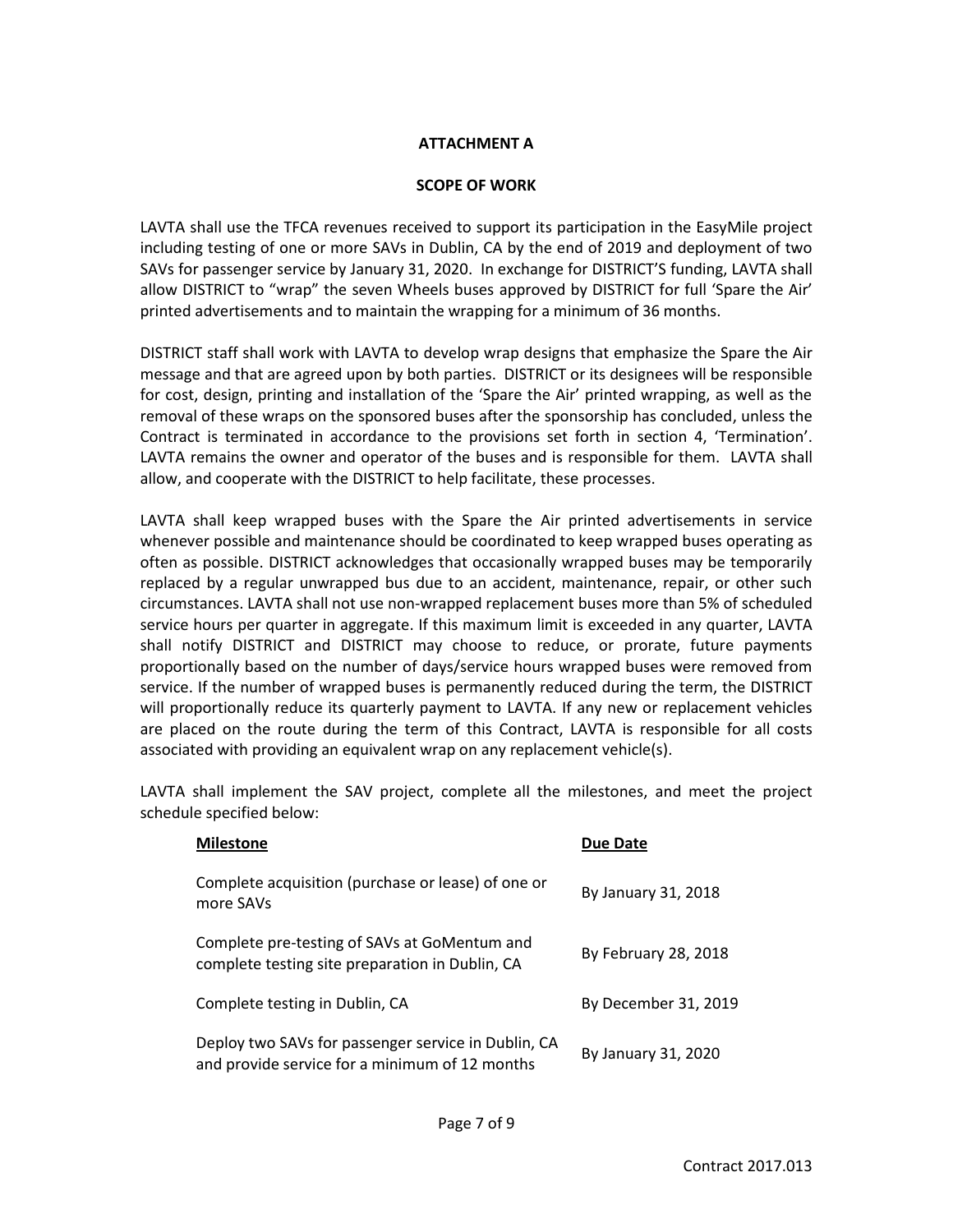If for any reason, LAVTA elects to end its testing or deployment of SAVs prior to the end of the project term, LAVTA agrees to immediately notify District and further agrees that all remaining funding not paid to LAVTA per this Contract will cease.

LAVTA shall use year 1 revenue to help support LAVTA's participation in the EasyMile partnership that is being led by Contra Costa Transportation Authority and would allow LAVTA to share in the existing SAV testing that is currently underway.

In year 2, LAVTA shall use the revenue to continue the testing of SAVs.

In year 3 LAVTA shall use the revenue to finalize the testing of SAVs and to deploy two SAVs for passenger service in Dublin, CA.

LAVTA shall submit a SAV Project Progress Report to the DISTRICT on a DISTRICT approved form along with invoices on a quarterly basis.

LAVTA agrees to provide at least 12 months of operational data regarding the SAVs deployed in passenger service, which may be collected within one year after the term of this Contract.

LAVTA shall acknowledge the DISTRICT as a funding source and will use or display the DISTRICTapproved logo as follows:

- 1. On any SAVs, or on any other vehicles or equipment purchased or leased with TFCA funds.
- 2. On any printed or electronic material associated with the SAV project that is distributed to the public. Printed materials include brochures, handbooks, or promotional material. Electronic materials include related web sites, electric signs, or e-mail broadcasts.
- 3. In any related media events, articles, news releases or other publicity materials.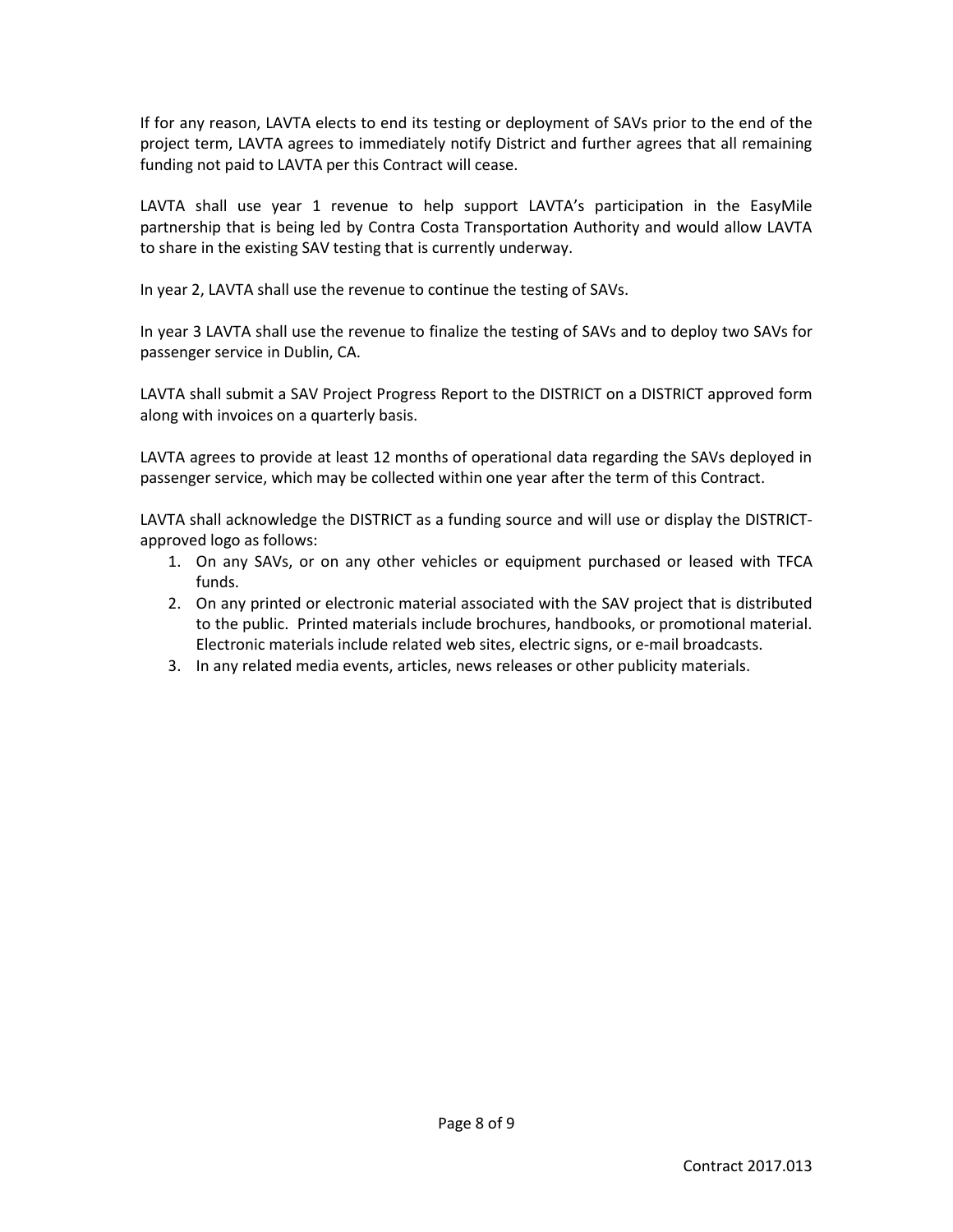## **ATTACHMENT B**

#### **PAYMENT SCHEDULE**

The DISTRICT shall pay LAVTA a maximum of \$966,000, which shall be paid in increments of \$80,500 on a quarterly basis. LAVTA may submit to the DISTRICT a request for reimbursement for \$80,500 each quarter, in accordance with the payment schedule shown below. Within 30 days following the DISTRICT's approval of LAVTA's submitted invoices and SAV Project Progress Reports, which are specified in Attachment A, the DISTRICT shall make its payment to LAVTA.

| First date a quarterly invoice may be submitted: | For period covering:                |
|--------------------------------------------------|-------------------------------------|
| Upon Execution of the Contract                   | Contract execution - March 31, 2018 |
| July 1, 2018                                     | April 1 - June 30, 2018             |
| October 1, 2018                                  | July 1 - September 30, 2018         |
| January 1, 2019                                  | October 1 - December 31, 2018       |
| April 1, 2019                                    | January 1 - March 31, 2019          |
| July 1, 2019                                     | April 1 - June 30, 2019             |
| October 1, 2019                                  | July 1 - September 30, 2019         |
| January 1, 2020                                  | October 1 - December 31, 2019       |
| April 1, 2020                                    | January 1 - March 31, 2020          |
| July 1, 2020                                     | April 1 - June 30, 2020             |
| October 1, 2020                                  | July 1 - September 30, 2020         |
| January 1, 2021                                  | October 1 - December 31, 2020       |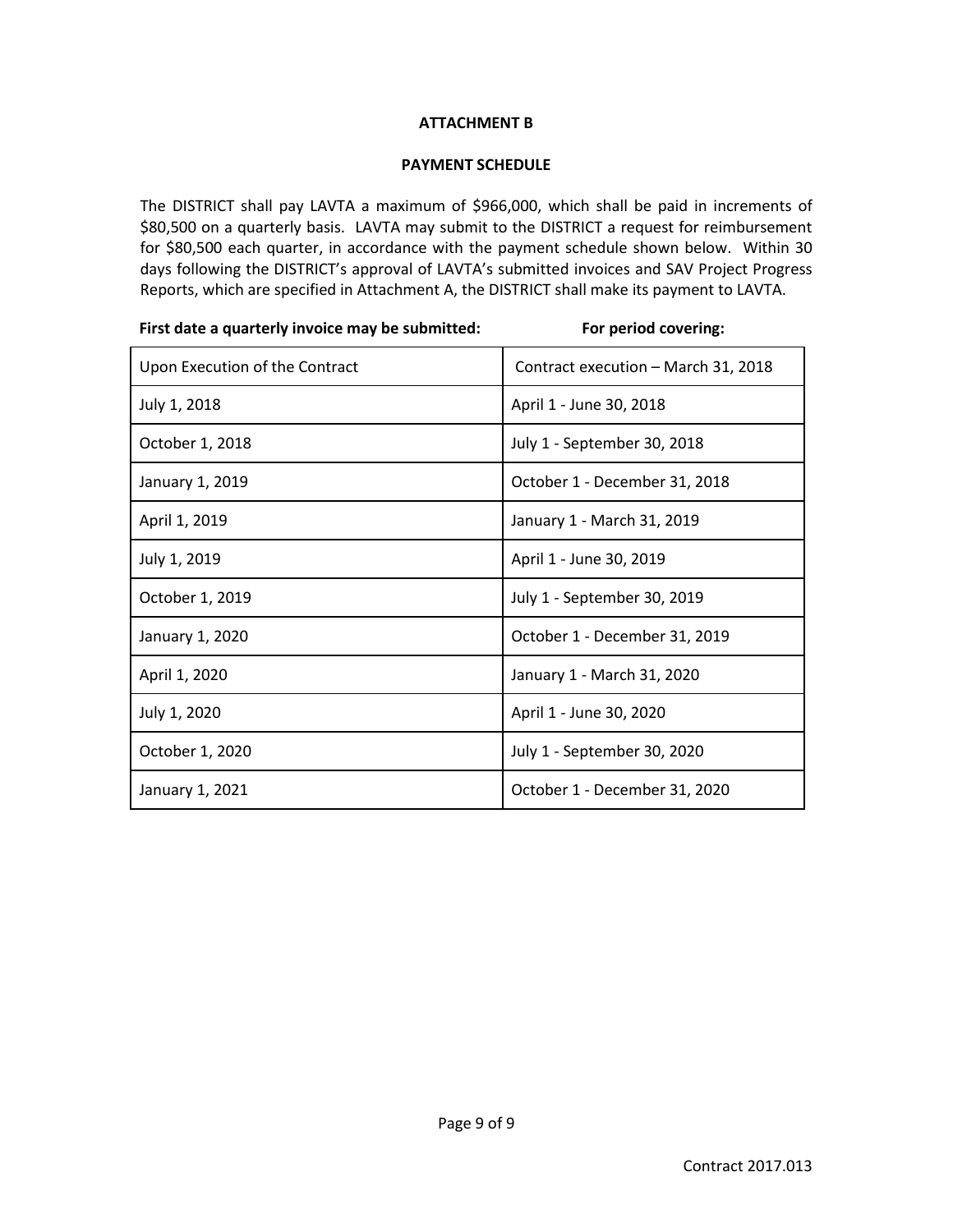# **RESOLUTION NO. 36-2017**

# **A RESOLUTION OF THE BOARD OF DIRECTORS OF THE LIVERMORE AMADOR VALLEY TRANSIT AUTHORITY EXECUTING A FUNDING AGREEMENT WITH THE BAY AREA AIR QUALITY MANAGEMENT DISTRICT FOR SPARE THE AIR BUS ADVERTISING IN SUPPORT OF LAVTA'S SHARED AUTOMOUS VEHICLE PILOT**

**WHEREAS**, the Livermore Amador Valley Transit Authority has identified a need for testing innovative first/last mile solutions for connectivity to BART that will reduce greenhouse gas (GHG) emissions; and

**WHEREAS**, current testing of Shared Autonomous Vehicles (SAV) is underway in San Ramon within the Bishop Ranch Business Park through the GoMentum Station partnership; and

**WHEREAS,** LAVTA seeks to build upon the testing currently underway at Bishop Ranch with an SAV pilot in the City of Dublin; and

**WHEREAS,** LAVTA worked with the Bay Area Air Quality Management District (BAAQMD) on a funding plan for "Spare the Air" bus advertising on seven of LAVTA's fixed route buses; and

**WHEREAS**, the BAAQMD Board of Directors approved securing a bus advertising service contract with LAVTA at their October 19, 2016 meeting; and

**WHEREAS,** staff at LAVTA and the BAAQMD have finalized the bus advertising service contract that outlines the bus advertising project and how the funds will be utilized to advance the SAV pilot in Dublin.

**NOW, THEREFORE, BE IT RESOLVED** by the Board of Directors of the Livermore/Amador Valley Transit Authority that the Executive Director may enter into a funding contract with the BAAQMD for the wrapping of seven of LAVTA's buses in Spare the Air advertising for a period of up to three years in exchange for \$322,000 in revenue per year to support LAVTA's SAV project.

**PASSED AND ADOPTED** this 4th day of December 2017

Karla Brown, Chair

# **ATTEST:**

 $\overline{\phantom{a}}$  ,  $\overline{\phantom{a}}$  ,  $\overline{\phantom{a}}$  ,  $\overline{\phantom{a}}$  ,  $\overline{\phantom{a}}$  ,  $\overline{\phantom{a}}$  ,  $\overline{\phantom{a}}$  ,  $\overline{\phantom{a}}$  ,  $\overline{\phantom{a}}$  ,  $\overline{\phantom{a}}$  ,  $\overline{\phantom{a}}$  ,  $\overline{\phantom{a}}$  ,  $\overline{\phantom{a}}$  ,  $\overline{\phantom{a}}$  ,  $\overline{\phantom{a}}$  ,  $\overline{\phantom{a}}$